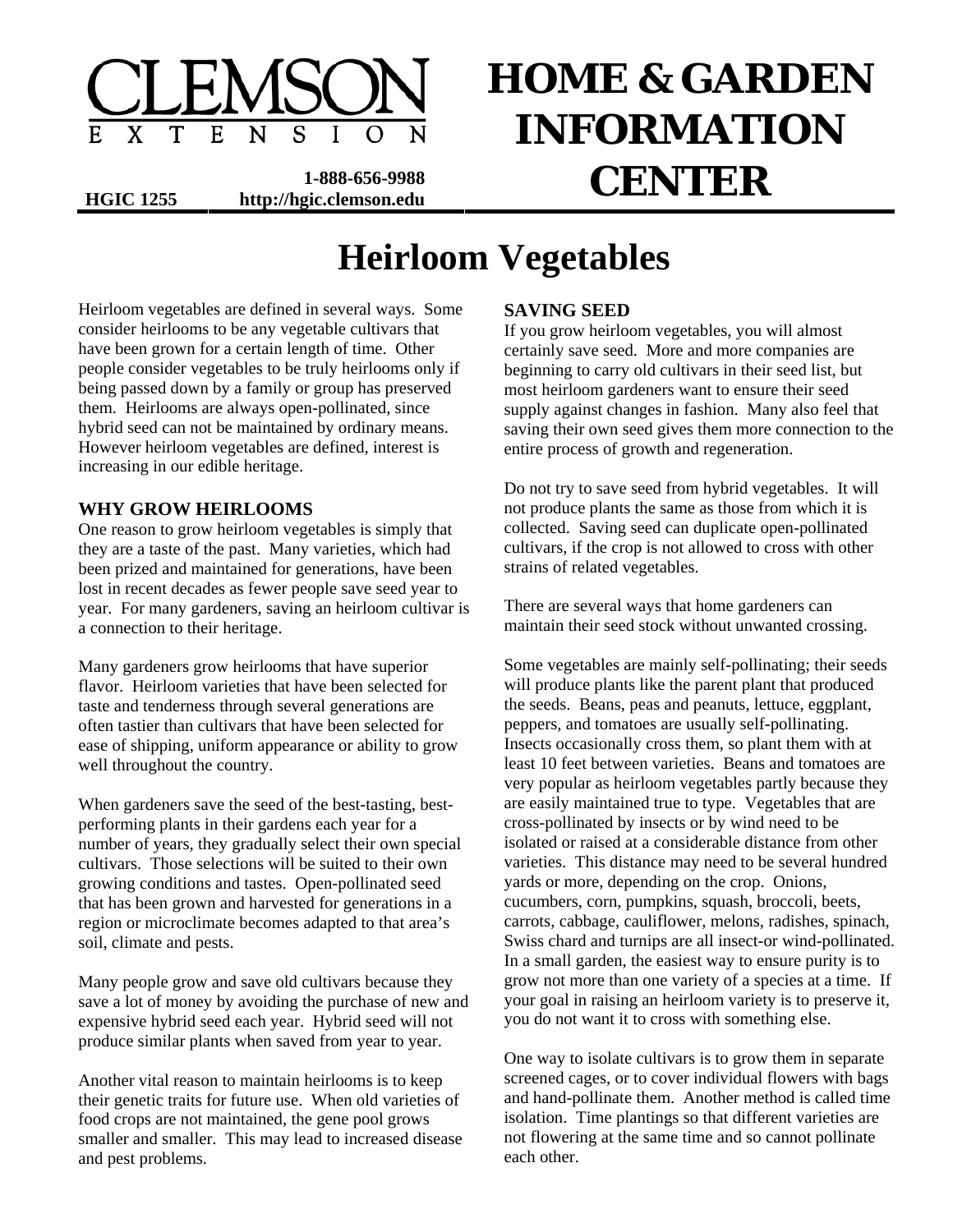Choose plants to save seed from before you harvest the rest of the crop to eat. You should choose the healthiest, most productive and most flavorful plants to save for seed. Make sure that you label them clearly for seed to avoid temptation.

Allow seeds to ripen fully before they are harvested. Mature seeds are more likely to grow well than seeds harvested too soon. Strong, healthy plants produce healthier seeds than seed from weak, stressed plants.

Warm, dry conditions while seed matures increases their storage life. It is best to harvest your seeds and bring them inside for final drying as soon as they are fully mature and dry, especially if rains threaten

Most vegetable seeds remain viable for three to five years when stored properly. Place thoroughly dry seed in a tightly closed glass jar and keep the jar in a cool dry location. Put silica gel packets in with the seed to help keep it dry. You can add diatomaceous earth to seed to help prevent insect damage. Store seed in the refrigerator to further increase its life expectancy. To test for germination, sprout seeds between moist paper towels; if germination is low, either discard the seeds or plant extra to give the desirable number of plants.

*Long-lived* seeds include beets; all cabbage relatives such as broccoli, cauliflower, collards, and kale; cucumber; lettuce; melons; peppers; sunflower; tomato; and turnip. If you keep them cool and dry, these seeds should maintain good viability for five years or more.

*Medium-lived* seeds include beans, carrot, chard, eggplant, parsley, peas, pumpkin and squash. These, properly stored, should last at least three years.

*Short-lived* seeds can only be depended on to last to the next growing season. This list includes corn, leek, onion and spinach seed.

#### **HEIRLOOM VEGETABLE CULTIVARS Beans**

Beans of all kinds are very popular heirloom vegetables. There are thousand of cultivars, with huge variations in taste, size, color and markings, and climate adaptability.

Beans are usually not cross-pollinated. Separate plantings by enough distance to avoid having their vines intertwine. Allow the seed to thoroughly mature on the vine. Pull the entire plant and place it in the shade to dry out for one to two weeks. Bring inside to finish drying if rain threatens. Shell and store in a cool, dry area in a paper bag. Bean and cowpea seeds will keep for three or more years.

#### **Lima and Butter Beans**

- 'Christmas Lima' does well in hot, humid climates. Climbing vines produce large seeds that are white with maroon streaks and have a wonderful flavor.
- 'Snow on the Mountain' is a beautiful, heavyproducing pole lima from the 1800s. It has deep maroon seeds with white markings.
- 'Jackson Wonder Bush' is a productive and drought-tolerant 1880s vintage heirloom from Georgia. Purple and black mottling. 66 days.

#### **Pole, Snap And Dry Beans**

- 'Cherokee Trail of Tears Pole' These heirloom pole beans were carried by Cherokee Indians on the "Trail of Tears." Purple-striped pods with shiny black seeds.
- 'Greasy Cutshort Pole' has leaves that are shiny, giving a greasy appearance. Good eaten as snap beans.
- 'Jacob's Cattle' is a small, pretty bean, purewhite with deep maroon splashes. Excellent quality for baking and soups.
- 'Rattlesnake Pole' has purple-streaked 7-inch green pods that curl like snake. The buffcolored beans with black stripes are good as shell beans or snaps. Vines grow 10 feet tall.
- 'Tongues of Fire' is an early snap bean with beige and brown markings. Excellent flavor.

#### **Corn**

All corn is wind-pollinated and will readily cross with other varieties. Varieties should be widely separated, from 600 feet to over half a mile to ensure purity. You can also save seed by bagging the ears that you want to save for seed and hand-pollinating them, or by growing cultivars that will be separated by blooming time. You should always grow at least 200 corn plants in a large block when saving seed. Save seed from 50 ears of different plants to reduce inbreeding depression. Let the seed dry thoroughly on the plant and then dry further once husked. Seed lasts only one year.

- 'Golden Bantam' was first introduced in 1902. This is the corn all others were compared to.
- 'Country Gentleman' is a popular old-fashioned shoe peg variety with irregularly spaced white kernels.
- 'Stowell's Evergreen' was the standard, lateseason white sweet corn before 'Silver Queen.' Ears are 8 to 9 inches long.
- 'Bloody Butcher' is a flint corn used for flourmaking or decoration. The ears are bright red.
- 'Strawberry Popcorn' an old variety, grows 2-to 3- inch ears that are excellent for decorations in the fall, then popping in the winter.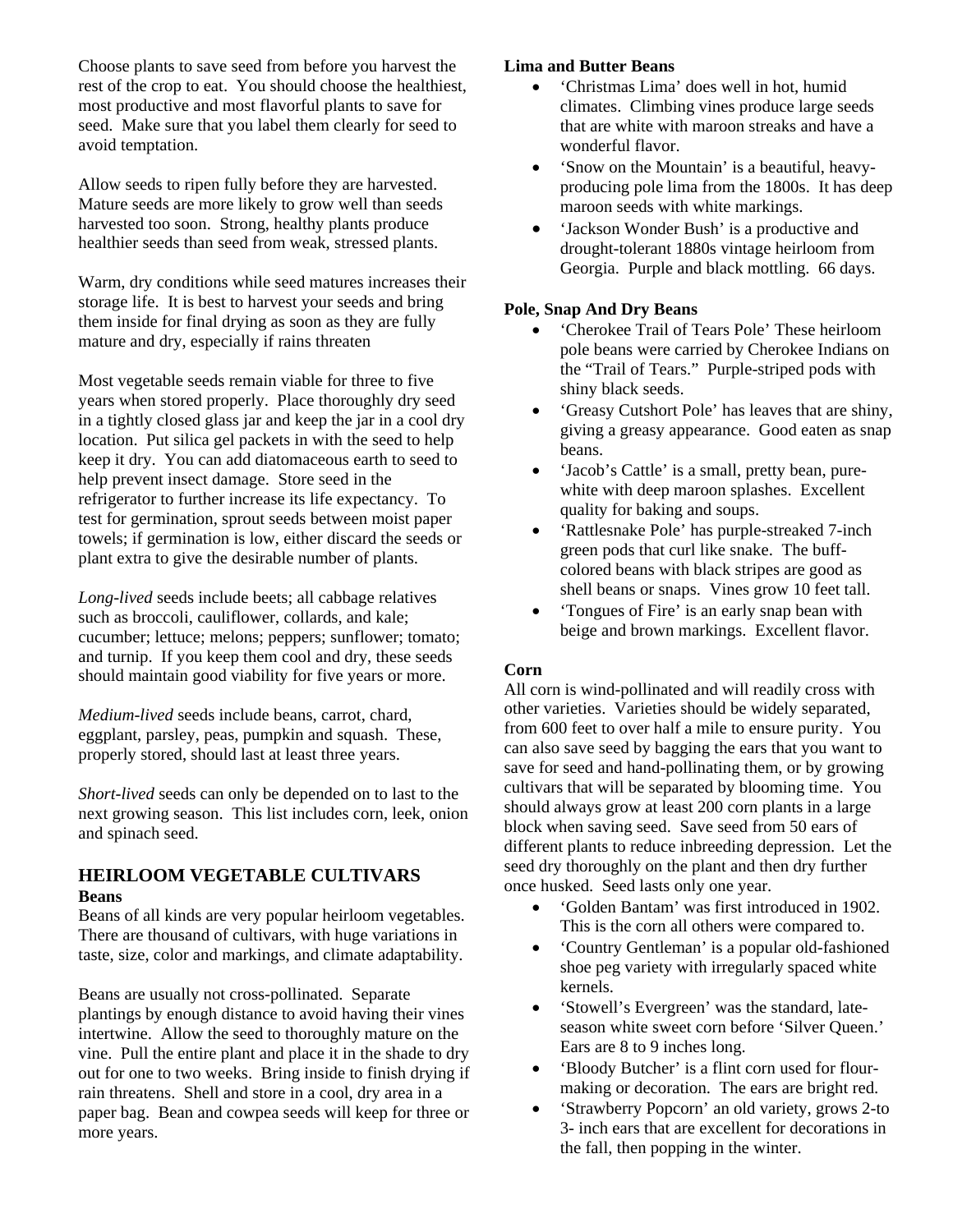#### **Cucumbers**

There are many different forms of cucumbers that are rarely seen in stores. Cucumbers are cross-pollinated by insects. So if you want to save cucumber seed, plant only one variety. Let the fruits hang on the vine until ripe (skin becomes yellowish and hard). Then handle like the process for tomatoes given below.

- 'Lemon' produces many lemon-colored and lemon-shaped fruit on fast-growing vines.
- 'White Wonder' is an old variety that matures to an ivory white color. The 7-inch fruit are easy see at harvest.

#### **Lettuce**

Cut off seed stalks when fluffy in appearance, just before all the seeds are completely dried. Seeds will fall off the stalk and be lost if allowed to mature on the plant.

- 'Deer Tongue' is a pre-1900 heirloom that is named for its pointed leaves and thick mid-rib. It is heat-tolerant and slow-bolting.
- 'Tennis-ball' was a very popular lettuce in the vegetable garden at Monticello. Tennis-ball lettuce has been grown since the late 18th century, and it is the parent of Boston lettuce types.

# **Melons**

Treat melons in the same way as cucumbers.

- 'Jenny Lind' grows to 1 to 2 pounds with sweet, lime-green flesh. An heirloom from New Jersey, it was named in 1846.
- 'Hearts of Gold' is a very popular old-timer. The 3-pound melons have thick, fine-grained flesh with spicy flavor. Flesh is salmon-orange in color.

# **Potatoes**

Potatoes are popular heirloom vegetables. There are many unusual colors, shapes and flavors that are seldom found at the grocery store. Heirloom potatoes are saved from year to year as tubers, and so are very easy to maintain true to name.

- 'Russian Banana' is a fingerling potato that is yellow-fleshed with a pleasantly waxy texture. It varies from finger-size up to the size of an actual banana.
- 'Yellow Finns' are medium-size, with yellow skin and yellow flesh.
- 'Ruby Crescent Fingerling' has small tubers between 2 and 6 inches long. Ruby-red skin covers deep yellow flesh.

# **Okra**

Okra pods should be left on the stalk until brown and well-matured. Remove the pods and place them in the shade until thoroughly dried. It is best to store okra seed in the pod until ready for planting.

• 'Longhorn' has long pods that are tender up to 6 or 8 inches long. It dates from the 1880s.

# **Peppers, Sweet and Chili**

Peppers are usually self-pollinating. Insect crosspollination does occur sometimes, and if it does, hot bell peppers can result, since the gene for hotness is dominant. If grown closer than 500 feet apart, plants must be caged or bagged to prevent spicy surprises in future years.

Peppers should be allowed to ripen until they become red. Cut the pepper pod in half and scrape the seed onto a piece of paper. Spread out the seed and dry thoroughly before placing in a storage container. Wash your hands thoroughly with soapy water after harvesting the pepper seeds, since the residues will burn eyes and lips for hours after contact.

#### **Southern Peas or Cowpeas**

Southern peas are handled in the same way as beans.

- 'Calico Crowder' is a medium-sized, heirloom, climbing crowder pea, white with maroon splotches, good fresh or dried. 70 days.
- 'Kreutzer' is an excellent cowpea which produces quantities of attractive beige-andbrown cowpeas with darker-brown specks.
- 'Pink-Eye Purple-Hull' has cream-colored seeds with maroon eyes in pods which turn purple at maturity. Vigorous, heat-loving and droughttolerant plants with little vining.
- 'Washday' is so named because they cooked up fast on busy washdays. This tan-yellow variety is a good yielder that makes a tasty soup. It is a half-runner type from the 1800s.

# **Squash and Pumpkins**

Winter and summer squash and pumpkins are all related. Crossing readily occurs between varieties of the same species. No crossing occurs between different species. Grow only one variety of the same species, and separate by ½ mile or hand pollinate to maintain purity. The commonly grown species are: banana, buttercup, cushaw and hubbard squash (*Cucurbita maxima*); butternut squash (*Cucurbita moschata*); acorn, crookneck, and scallop squash, zucchinis and most pumpkins (*Cucurbita pepo*); and Mexican gourd (*Cucurbita ficifolia*).